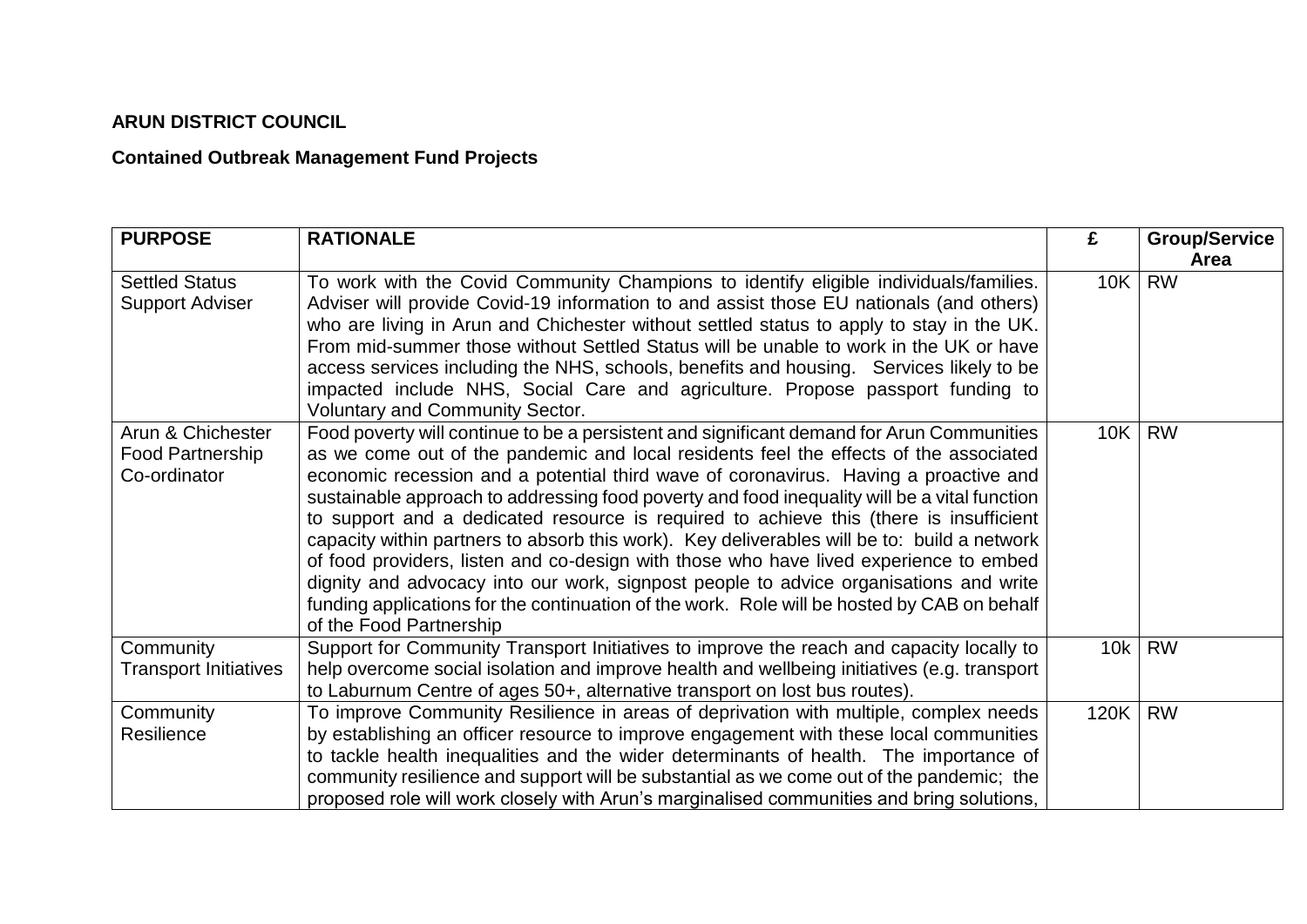|                                                     | working closely with key partners (Council, WSCC, Health, Housing, Community and<br>Voluntary sector) to meet the needs identified during the COVID recovery (e.g. health<br>inequalities, employment, skills, digital inclusion, etc.).                                                                                                                                                                                                                                                                                                                                                                                                                                                                                                                                                                                                                                                                                                                                                                                                                                                                                                                                                                                                                                                                                                                                                                                                                          |      |               |
|-----------------------------------------------------|-------------------------------------------------------------------------------------------------------------------------------------------------------------------------------------------------------------------------------------------------------------------------------------------------------------------------------------------------------------------------------------------------------------------------------------------------------------------------------------------------------------------------------------------------------------------------------------------------------------------------------------------------------------------------------------------------------------------------------------------------------------------------------------------------------------------------------------------------------------------------------------------------------------------------------------------------------------------------------------------------------------------------------------------------------------------------------------------------------------------------------------------------------------------------------------------------------------------------------------------------------------------------------------------------------------------------------------------------------------------------------------------------------------------------------------------------------------------|------|---------------|
| Covid Information<br><b>Officers</b>                | To continue to provide Covid Information Officers to monitor compliance in businesses<br>and Council-owned public realm such as parks, playgrounds, skate parks and<br>promenades beyond the expiry of the Covid Marshalls funding at end of March 2021.<br>Additional patrols during the peak summer months as travel restrictions ease especially<br>in busy tourist destinations such as beach-front promenades.                                                                                                                                                                                                                                                                                                                                                                                                                                                                                                                                                                                                                                                                                                                                                                                                                                                                                                                                                                                                                                               | 100K | <b>NS M11</b> |
| Environmental<br><b>Health Officers</b><br>(Agency) | To provide 3 x agency Environmental Health Officers (EHOs) or equivalent. Over the<br>past 12 months 5 FTE of EHOs have been working to enforce the covid restrictions and<br>manage outbreaks. 2 of these have been funded by through the Health Protection<br>Board. A backlog of environmental health work of public health significance have<br>developed (inc. food hygiene inspections, private water supply sampling and risk<br>assessment etc) which cannot be further delayed. This 225K would enable 3 x EHOs to<br>be used for 12 months to allow the team to continue to deliver the covid interventions.<br>The EHO covid interventions involve enforcing covid restrictions in a manner which has<br>been supportive of businesses, but robust where non-compliance persists in order to<br>maintain a level playing field for compliant businesses. This work helps businesses<br>understand the frequently changing government rules, to assess risk and establish<br>practical measures specific to their business and premises to prevent outbreaks. EHOs<br>work with businesses to help them prepare their own outbreak management plans to<br>ensure they are effective in containing workplace-based outbreaks and reduce impact on<br>business continuity. When workplace setting-based outbreaks do arise, EHOs work with<br>businesses to gather data, identify sources, contain the outbreak and signpost to support<br>for employees. | 225K | <b>NS M11</b> |
| <b>Licensing Officers</b>                           | Specific to support for licensed taxi and hospitality businesses which have been some of<br>the most hard-hit by the restrictions to re-open safely. This money to provide additional<br>hours for existing Licensing Officers to undertake evening compliance monitoring visits<br>and supporting communication materials.                                                                                                                                                                                                                                                                                                                                                                                                                                                                                                                                                                                                                                                                                                                                                                                                                                                                                                                                                                                                                                                                                                                                       | 25K  | <b>NS M16</b> |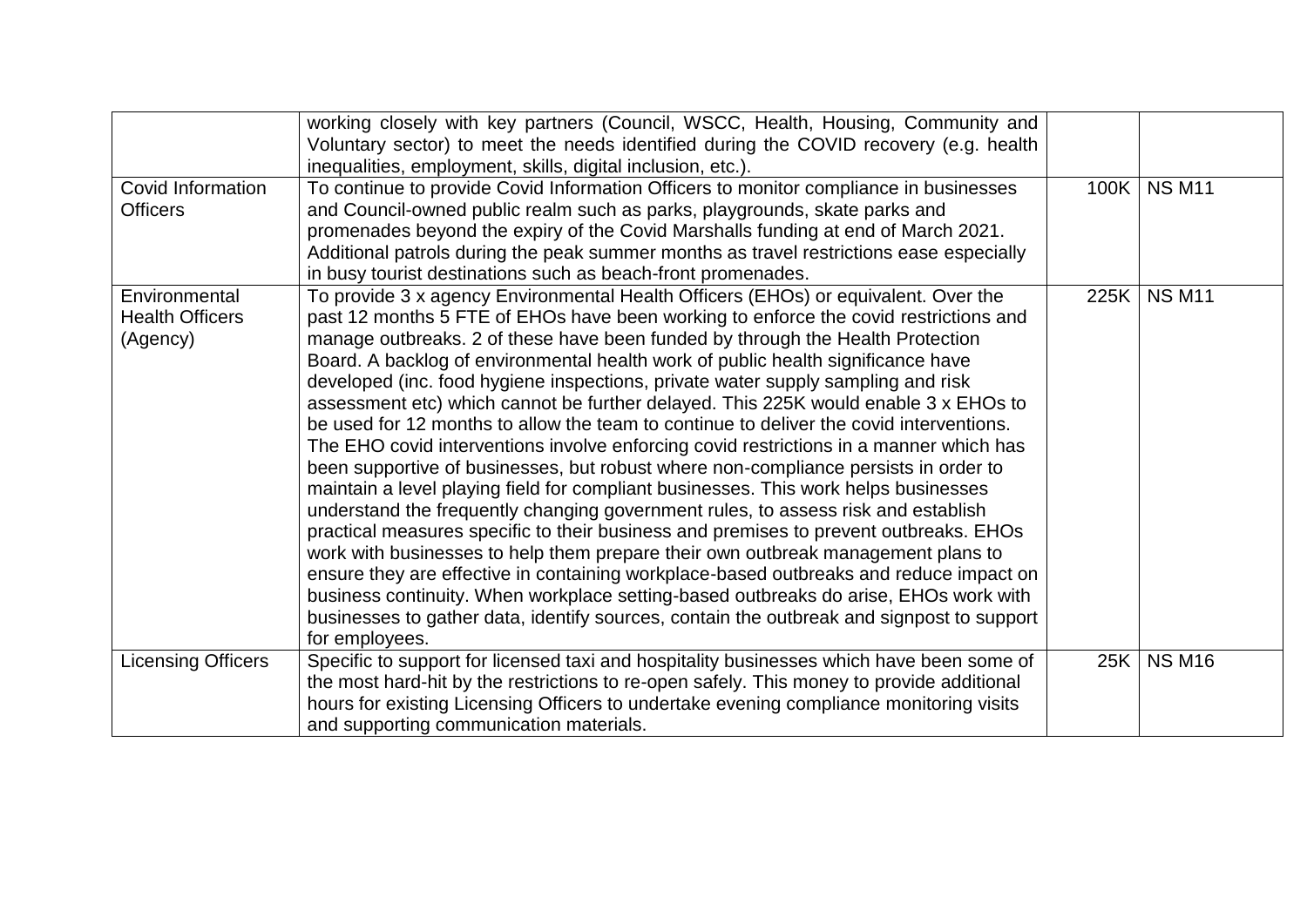| Lifeguard presence                             | To extend the length of the lifeguard presence at Bognor Regis for water safety. May is<br>likely to be much busier than usual and the lifeguard service will assist with beach<br>management under Covid restrictions.                                                                                                                                                                                                                                                                                                                                                                                                                          | 5K  | <b>RW</b>     |
|------------------------------------------------|--------------------------------------------------------------------------------------------------------------------------------------------------------------------------------------------------------------------------------------------------------------------------------------------------------------------------------------------------------------------------------------------------------------------------------------------------------------------------------------------------------------------------------------------------------------------------------------------------------------------------------------------------|-----|---------------|
| Temporary toilet<br>provision                  | Additional temporary (portacabin) toilet provision at the two main tourist beaches during<br>the summer season.                                                                                                                                                                                                                                                                                                                                                                                                                                                                                                                                  | 28K | <b>NS N41</b> |
| <b>Public Realm</b><br><b>Cleaning Regimes</b> | Enhanced cleaning regimes for toilet and other facilities in the public realm in high-use<br>seasonal tourist destinations.                                                                                                                                                                                                                                                                                                                                                                                                                                                                                                                      | 90K | <b>JRW</b>    |
| <b>Summer Stand-By</b><br>Service              | For an out-of-hours stand-by service during summer months to ensure public toilets<br>defects are rectified and brought back in to use to avoid public health risk associated<br>with lack of service provision.                                                                                                                                                                                                                                                                                                                                                                                                                                 | 8K  | <b>NS N41</b> |
| <b>External hand</b><br>sanitisers             | For installation and refill of ten external hand sanitiser at high-use destinations.                                                                                                                                                                                                                                                                                                                                                                                                                                                                                                                                                             | 10K | <b>NS N41</b> |
| Signage etc                                    | Signage & banners to promote covid-secure use as outdoor recreation facilities resume.                                                                                                                                                                                                                                                                                                                                                                                                                                                                                                                                                           | 40K | JRW/NS/RW     |
| Hard to Reach<br>Groups                        | To support Comms in reaching hard to reach groups:<br>Resource of 2 day a week for a year to create a coms strategy specifically<br>identifying groups and to start making in-roads with these groups and also to work<br>on increase of digital newsletter sign-ups - £30k<br>Paid social media - £1.5k<br>$\bullet$<br>Newspaper ad campaign - £1.5k<br>$\bullet$<br>Radio Campaign - £3k<br>$\bullet$<br>Event support - £3k<br>$\bullet$<br>Videos - £3k<br>$\bullet$<br>Podcasts with local community champions - £3.5k<br>$\bullet$<br>External advertising/vehicle livery - £5k<br>$\bullet$<br>Print mailers/posters - £500<br>$\bullet$ | 51K | <b>JF</b>     |
| <b>Young People</b><br><b>Activities</b>       | To deliver programmes of children/youth activities in targeted areas (i.e. community<br>setting to improve health, fitness and wellbeing in areas of deprivation). Provision of                                                                                                                                                                                                                                                                                                                                                                                                                                                                  | 20K | <b>RW</b>     |